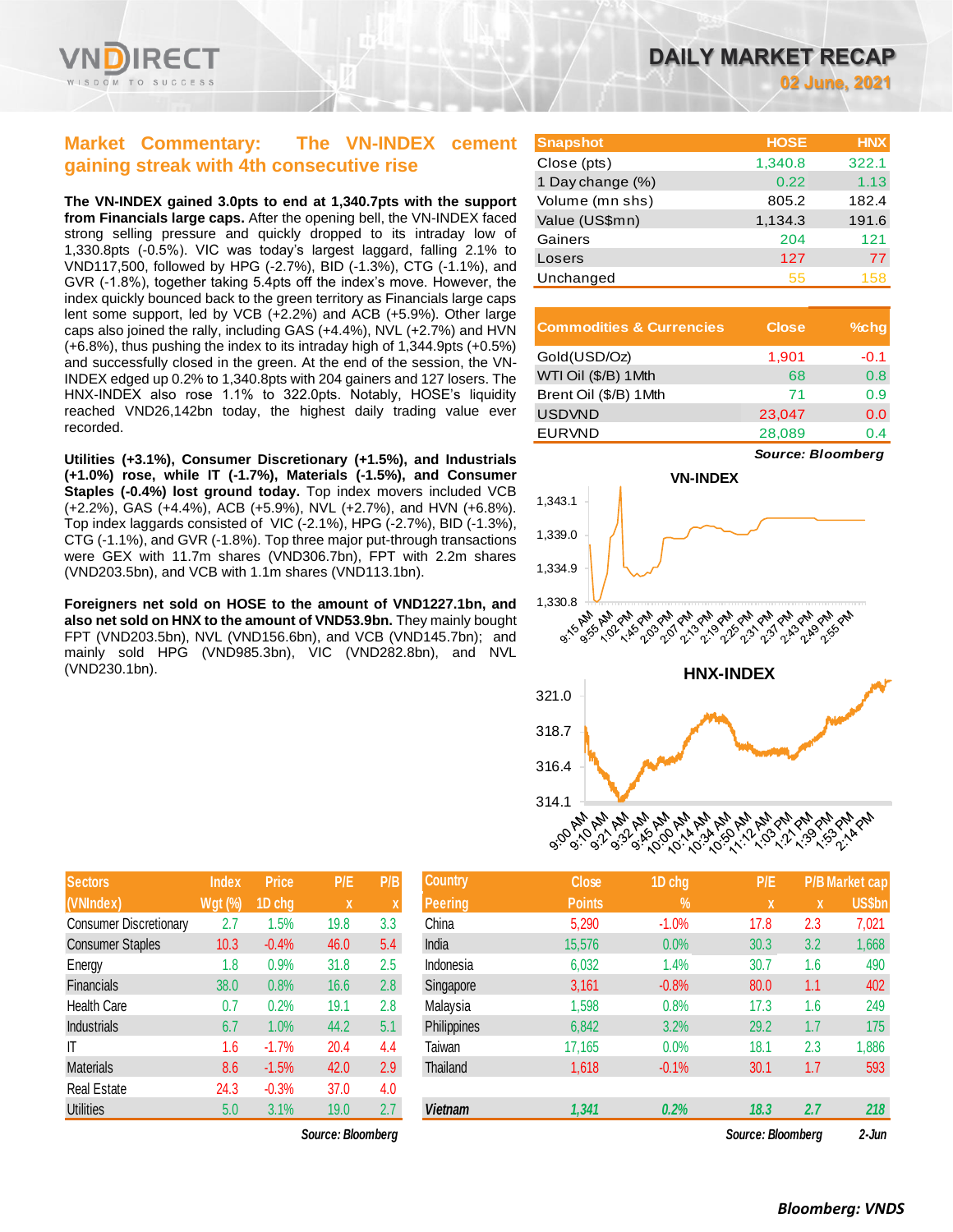

### **Market News**

#### **Iran oil's slower return points to higher prices as OPEC+ waits**

Things are looking up for oil prices going into the second half now that one of the market's major uncertainties - the return of increased Iranian oil flows - looks to be delayed and fellow OPEC+ members Saudi Arabia and Russia keep tight reins on supply. With greater certainty that an influx of Iranian barrels isn't imminent and that OPEC+ plans to keep squeezing storage, investors are likely to bid oil higher, with the potential that U.S. WTI follows its London-traded counterpart over the US\$70/barrel mark. *(Bloomberg)*

#### **Vietnam businesses seek sources to buy vaccines for their workers**

The electronics, textile and garment, footwear, wooden furniture and dairy sectors have proposed that the Government allow them to seek vaccine sources and pay for vaccinations at their enterprises so they can maintain production. Many enterprises taking part in the online seminar held recently by Vietnam Chamber of Commerce and Industry (VCCI) expressed their concern about the impact of the fourth outbreak on their business activities. Vaccinations are believed to be the most effective solution at this time. Businesses are all impatiently waiting, and are seeking vaccine sources themselves and are willing to share the vaccination costs. If enterprises can find vaccine sources, vaccines will arrive sooner than the Government's vaccines. A local newspaper reported that 79% of European companies in Vietnam are willing to pay for Covid-19 vaccination for their staff. The Ministry of Health (MOH) aims to obtain herd immunity in 2021 with 150m injections. To date, only 100m vaccine doses have been committed. The ministry has received more than VND1tr in cash and goods from people, enterprises and organizations, contributing to the national Covid-19 vaccine fund. However, the amount is very modest compared with the demand. Foreign-invested enterprises have agreed to share costs related to vaccinations of workers, saying that they hope MOH will approve vaccine imports as quickly as possible. *(Vietnamnet.vn)*

### **Market Strategy**

### **Market Strategy Jun 2021 - Cautiously optimistic**

VN-INDEX still maintained an uptrend in May despite the fourth COVID-19 infections outbreak since late-Apr. At the end of the 25/05/2021 session, the index reached 1,308.58pts, rising 5.6% mom (+18.6% ytd)

However, listed stocks witnessed strong divergence. 47% of stocks listed on three main bourses fell in May despite market's rally. The uptrend in this month was mainly driven by large-cap stocks, especially in Banking sector.

Based on our estimates, 1Q21 aggregate earnings of listed companies on three bourses (HOSE, HNX, UPCOM) surge 89.9% yoy from the low base 1Q20 (-25.9% yoy). Market's 1Q21 net profit is even 57.0% higher than pre-pandemic level (1Q19). We raise forecast for 2021F EPS growth of listed companies on HOSE to 30%, from a previous forecast of 23%.

As of May 25, 2021, the P/E of VN-INDEX was at 17.8x, which is lower than its level of 18.4x in late-Apr thanks to improvement of the 1Q21 business results of listed companies. Market valuation is currently fair, in our view. We estimate that VN-INDEX was traded at 16.5x P/E forward, equivalent to 5-year average P/E.

We see some positive catalysts for market in Jun, including: (1) some major economies are poised to fully reopen thanks to higher vaccination rates, (2) brighter Vietnam's export prospects and (3) robust listed companies' earnings growth outlook in 2021F.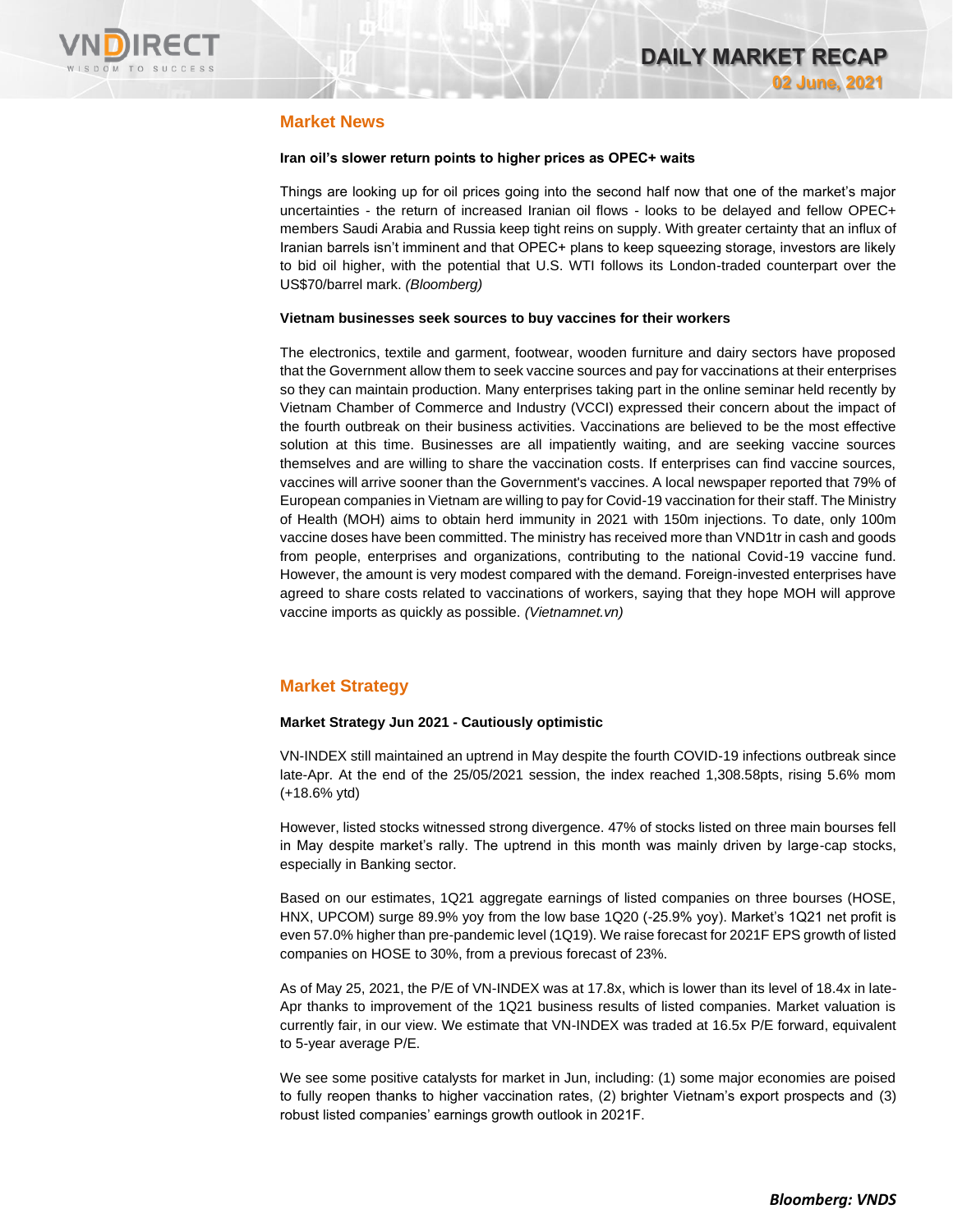

However, uncertainties remain, including (1) negative impacts of new COVID-19 outbreak on 2Q21 Vietnam's GDP growth prospect, (2) increasing inflation risks in the 2Q21, and (3) the current higher level of the market margin.

**DAILY MARKET RECAP** 

**02 June, 2021**

We expect the VN-Index to fluctuate within the 1,280-1,380pts range in this month.

We recommend several preferred stocks for Jun 2021, including STK, MCH and VHC

#### **Recommendation:**

**Vinhomes JSC (VHM VN, ADD, TP: VND134,300)**. We forecast VHM's FY21F revenue and net profit to increase 17.4% and 4.6% yoy, respectively, underpinned by retail delivery at Ocean Park, Grand Park, Smart City and the launch of 3 new projects namely Dream City, Co Loa, and Wonder Park. In the long term, we expect an EPS CAGR of 44.7% in FY20-23F, driven by deliveries of mega projects. [LINK](https://apc01.safelinks.protection.outlook.com/?url=https%3A%2F%2Fv43o.trk.elasticemail.com%2Ftracking%2Fclick%3Fd%3DfAYGeujuNXBqQot_ZbF6_0K9zOQZPTu-oYIkqZJdtL7EZsgY8SPyw6fxuRq3QYaHIkF0cqcaJ3eqTPQVyqF6j879z6fybqmW4JclX9pHFzHcApqdOomZRF5YTzheDWY_dBAhg_V4OmkcIOaOxwWY2umcmNy9LX6zQmxWc6rBZwamst8EZLcJxhHgvrBQc0ay-7nxspIg7yAS5Q4zesMM9DIhVhDNZvb2sPS05bXKkcnNXhcdMtzsO54_KaErY9XZvUxeOFcV0TiCESPBK-Q-GThv_PXTNpeNKDbol1sxXcIWCWD_PSoUo8Krj9kk7qMB31bg_3ZtBl-IhXPSjne9vaGw1YeTOllacnMevpBSko8qhW71CFDwWLPX9GKXWjecPJW1GdEOoCar2L65pMGTOvpJ9UoC-_vWCP9naBHlqh-d0&data=04%7C01%7Canh.phanvan%40vndirect.com.vn%7C775c57dcbe8c401a2d9008d924f7db3e%7C205877dd7b5242a0869607cbd63de0f4%7C0%7C0%7C637581469238307052%7CUnknown%7CTWFpbGZsb3d8eyJWIjoiMC4wLjAwMDAiLCJQIjoiV2luMzIiLCJBTiI6Ik1haWwiLCJXVCI6Mn0%3D%7C1000&sdata=ihGkT%2BoyMU15L0cCjJHpaQC6uljoYKxjKkpRzxBMFAA%3D&reserved=0)

**Century Synthetic Fiber Corp (STK VN, ADD, TP: VND41,000**). STK is one of the company's fastest recovery in the industry in 1Q21, thanks to the significant increase in recycling yarns. We expect the Unitex project is the key driver earning growth of STK in FY23-25F. We forecast the revenue and net profit of STK reach CARG in FY21-25F 20% and 15%, respectively. [LINK](https://apc01.safelinks.protection.outlook.com/?url=https%3A%2F%2Fv43o.trk.elasticemail.com%2Ftracking%2Fclick%3Fd%3DBRjo_SNZsvRyXd_nVzS5Mj6EQfN47_72Ev6fws5JPgOjqYwEYSWrhbyy0UAwMxjGRLIgrFW5G3zg83GtTMMOQA3HPyHyM7vyFv4i_RavxwzmybQqqvHs7-SPCq0DEKAfLIW-DW2kNsElPWzP2XP4V1O7ivMkRwpDq-Z0Z0DDzsvUJeLV2c7wp4R36Qy_sRJXFto-cuB-UoY-0AAnvxyWSgE03DMTMDU_bUV_rvxfoC6vbUP7AH6Yj_kqYwcdOfgvdVvmV2STf-ijgO9qg4I0F_l2AQm2lQkvhnLHzcfJz-i2NhDt6sf2AYyX2CNALzDOrVxBRewk_68Ic47nTZau8WCLKsyFmjchf2prshEP3mpe5niNSC5yIMNdWOTf__tr8Pu-SZ_eFlrQa-2L8azsoa-Z6YC7F0VCS6Hy3Pj6anl7TDlLjDgc-aMCI2tQuOEg_Q2&data=04%7C01%7Canh.phanvan%40vndirect.com.vn%7C775c57dcbe8c401a2d9008d924f7db3e%7C205877dd7b5242a0869607cbd63de0f4%7C0%7C0%7C637581469238307052%7CUnknown%7CTWFpbGZsb3d8eyJWIjoiMC4wLjAwMDAiLCJQIjoiV2luMzIiLCJBTiI6Ik1haWwiLCJXVCI6Mn0%3D%7C1000&sdata=Qa8HlTdzfgkVpNL5QBY1Jr3%2BIalXQRDBc6a0fz8lbbA%3D&reserved=0)

**We picked Vinh Hoan Corporation (VHC VN, ADD, TP: VND50,000)** thanks to the strong volume increase along with the steady value restoration at niche markets (USA, Europe, and China), which are showing positive consumption signs. Our assumptions for the recovery are (1) widely distributed COVID-19 vaccines at VHC's target markets and (2) severe impact from waves of COVID-19 outbreaks for whitefish export competitors, including India and Indonesia, is an opportunity for Vietnam to expand its market share within major markets. We forecast the revenue and net profit of VHC to grow by a CARG in FY21-22F of 19% and 32%, respectively. [LINK](https://apc01.safelinks.protection.outlook.com/?url=https%3A%2F%2Fv43o.trk.elasticemail.com%2Ftracking%2Fclick%3Fd%3D62sPyXieZYX6mGV3RunXFCgSe-15p1j2xjbnOJ2Ym3tdVX6P8EFgCFeK7un02NY5rPq5hYeaXpKjCp85uKCr1QscUPonBNZhwGgyIWgzc-_V1tHu961If9cP5h3m0jGfVSqSZ0Bm2UMpVpOOcrCaA4jk8HZCFBDd3fRMjFk5JLk6iEkYG6UEWgoLQkIh5ijLbB8SrmNH7BcLb-sbkuP8Th6xv4Ep4S7xR432q_NELZCzRBzZYFybua6Q3pQvL-BufswcLmepvtxk921gP1-MdYVUFfMP_67RNUftDkIb0wR_OXk7vv2km9GBamzsvkFHYsuve62jz412gLkoZiIJVnvpYFImelDqAFm06GIBuBONYBWqoii4Eg3uqe78SlFsIzP8HD36e_xpRwVF4WCl5HkbnRq9cPKk0NWMO-ivzT9I0&data=04%7C01%7Canh.phanvan%40vndirect.com.vn%7C775c57dcbe8c401a2d9008d924f7db3e%7C205877dd7b5242a0869607cbd63de0f4%7C0%7C0%7C637581469238317056%7CUnknown%7CTWFpbGZsb3d8eyJWIjoiMC4wLjAwMDAiLCJQIjoiV2luMzIiLCJBTiI6Ik1haWwiLCJXVCI6Mn0%3D%7C1000&sdata=WbATtikB%2BTcXENxwO8afZg881mruYs5Yoh7lVVJH1Dg%3D&reserved=0)

**Saigon Cargo Services Corp (SCS VN, ADD, TP:161,400)**. SCS reported 1Q20 net profit of VND137bn (+13.0% yoy), in line at 24.2% of our full-year forecast. With the expectation of re-opening of international routes by the end of Q3/21, we project total freight volume to increase by 10.3% yoy , of which domestic cargo volume rises by 6.9 % yoy and international cargo volume grows 11.5% yoy. We estimate SCS's FY21F revenue/NP would grow 17.2% yoy/22.0% yoy and reiterate ADD with TP of VND161,400, equivalent to potential 28.1% price increase and a 6.7% dividend yield (based on closing price on 26/04/2021 session). [LINK](https://apc01.safelinks.protection.outlook.com/?url=https%3A%2F%2Fv43o.trk.elasticemail.com%2Ftracking%2Fclick%3Fd%3DfAYGeujuNXBqQot_ZbF6_0K9zOQZPTu-oYIkqZJdtL7EZsgY8SPyw6fxuRq3QYaHIkF0cqcaJ3eqTPQVyqF6j879z6fybqmW4JclX9pHFzHcApqdOomZRF5YTzheDWY_N5rbCszEDM8KVmwYRMLCoQigj9oRVF8aFixN4DZZGXyFNcv98aZOv0QdmWNJMUubb88Ud_FdhLRJdN8ex4K18arR8hW3mQ0I_dkKGoLoY3rYp96h-Lobq5Y3MLQe2rorQGlc-QQaIOkXHsfAip7NcfgjqNnNDU4bq27Af1QyzeotMn0wP_NZO1DaeFba0v6KVuUJW2T70jtPzUmryhuyFMUbZ3oneF0KNwhTkr0LOHOuPb70pO7v-RNj12dG0yOSL02Bak_gj1VBwIYFyJuFqdlGpB3Mp2x1ZYwEqQ9QQzNg0&data=04%7C01%7Canh.phanvan%40vndirect.com.vn%7C775c57dcbe8c401a2d9008d924f7db3e%7C205877dd7b5242a0869607cbd63de0f4%7C0%7C0%7C637581469238327041%7CUnknown%7CTWFpbGZsb3d8eyJWIjoiMC4wLjAwMDAiLCJQIjoiV2luMzIiLCJBTiI6Ik1haWwiLCJXVCI6Mn0%3D%7C1000&sdata=uCldkUrvQwiJwmK8FJByfRK3tkOw9xODVe0AfVtNwq8%3D&reserved=0)

**PetroVietnam Transportation Corporation (PVT VN, ADD, TP: VND19,800)**. We expect PVT's FY21F revenue and net profit to increase 16.6% and 10.4% yoy, respectively, on the back of the stronger oil price which could boost the transportation demand and trigger FSO/FPSO day rate upward revision. In long-term, we forecast PVT's net profit CAGR of 8.3% during FY21-23F, driven by the expected steady oil price and the company fleet expansion plan. [LINK](https://apc01.safelinks.protection.outlook.com/?url=https%3A%2F%2Fv43o.trk.elasticemail.com%2Ftracking%2Fclick%3Fd%3D62sPyXieZYX6mGV3RunXFCgSe-15p1j2xjbnOJ2Ym3tdVX6P8EFgCFeK7un02NY5rPq5hYeaXpKjCp85uKCr1QJZUcv2IWatCZvxvIWlcvoX_enIo0EziFqj1IE63jkkA2GRL8JhfkskY04zR28DcrhQFL0yWUhVENGCZo2wWmm1IsGwP8o6BMOvp4-7bpABqKnc4P9zJ661axu6j1tMTNtdJ6Uf87sWxeUmdmId6SQktCFeGXl06vPnV6tziKqf7S_cGo1tOfTHRsJPhgxlib6VXnjV801wuvUv-yaVuIwrffNqvaaQtGzu2ED4z9OZSWjfUkG5Z_LVK7kZT1DqaVt76BRJmhzxq5SVvK7WDf-wjif5MGlgOY2HUcTwXP_NNNpqpqG43y1ahojCLUuYUFZlOSZIOdTMi-xXZv9eDCZq0&data=04%7C01%7Canh.phanvan%40vndirect.com.vn%7C775c57dcbe8c401a2d9008d924f7db3e%7C205877dd7b5242a0869607cbd63de0f4%7C0%7C0%7C637581469238327041%7CUnknown%7CTWFpbGZsb3d8eyJWIjoiMC4wLjAwMDAiLCJQIjoiV2luMzIiLCJBTiI6Ik1haWwiLCJXVCI6Mn0%3D%7C1000&sdata=q7c0pVvxxQHJha5%2FkBAlAt7S9GOghZLCRd11ySis0eo%3D&reserved=0)

### **Notable Corporate Events**

**Sao Ta Foods JSC (FMC VN, HOSE) - Business results:** FMC recorded its May 2021 revenue at US\$16.9m (+113% yoy) thanks to an increase in processed shrimp volume of 2,057 tonnes (+17% yoy), a company report said. *(Ndh.vn)*

*<to be continued>*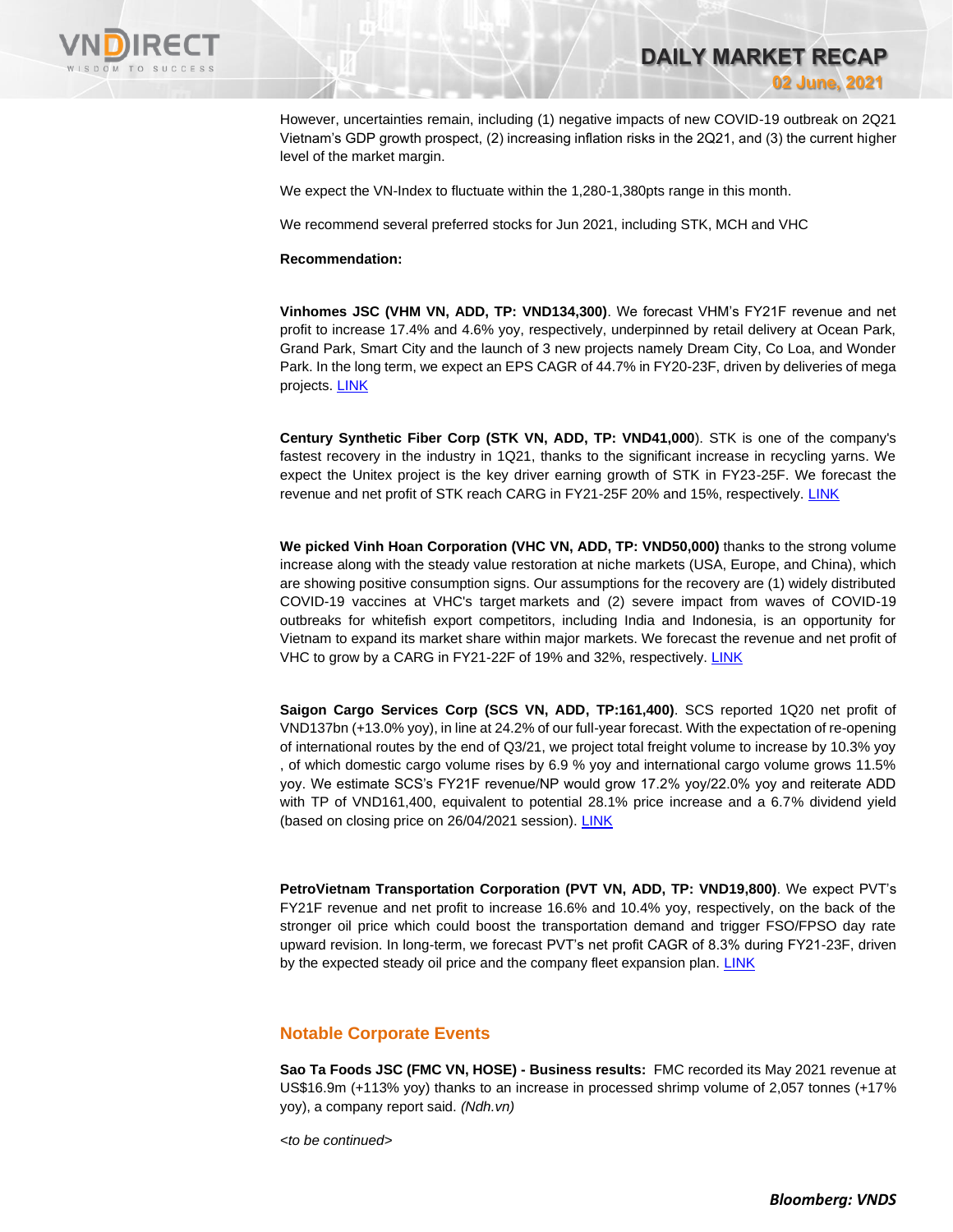## **COVERAGE SUMMARY**

|                 |                    | <b>Adjusted target</b> |                       |               |                       |                      |
|-----------------|--------------------|------------------------|-----------------------|---------------|-----------------------|----------------------|
| <b>Ticker</b>   | <b>Close price</b> | price                  | <b>Dividend yield</b> | <b>Upside</b> | <b>Recommendation</b> | <b>Latest report</b> |
|                 |                    |                        |                       |               |                       |                      |
| <b>ACB</b>      | 44,600             | 39,500                 | 0.0%                  | $-11.4%$      | <b>ADD</b>            | Link                 |
| <b>ACV</b>      | 67,400             | 87,500                 | 1.3%                  | 31.2%         | <b>ADD</b>            | $Link$               |
| <b>CRE</b>      | 41,550             | 33,700                 | 2.4%                  | $-16.5%$      | <b>HOLD</b>           | Link                 |
| <b>CTG</b>      | 52,000             | 53,700                 | 1.0%                  | 4.2%          | <b>ADD</b>            | Link                 |
| <b>DBC</b>      | 63,500             | 70,000                 | 2.4%                  | 12.6%         | ADD                   | Link                 |
| <b>DPM</b>      | 19,700             | 24,100                 | 7.1%                  | 29.4%         | <b>ADD</b>            | Link                 |
| <b>DRC</b>      | 27,550             | 25,500                 | 3.6%                  | $-3.8%$       | <b>ADD</b>            | Link                 |
| <b>FPT</b>      | 85,500             | 117,000                | 2.3%                  | 39.2%         | <b>ADD</b>            | Link                 |
| GAS             | 87,400             | 97,300                 | 4.1%                  | 15.4%         | <b>ADD</b>            | Link                 |
| <b>GMD</b>      | 38,950             | 44,900                 | 4.3%                  | 19.6%         | <b>HOLD</b>           | Link                 |
| <b>HDG</b>      | 45,850             | 50,300                 | 2.5%                  | 12.2%         | ADD                   | Link                 |
| <b>HPG</b>      | 54,000             | 48,400                 | 0.8%                  | $-9.5%$       | <b>ADD</b>            | Link                 |
| <b>KBC</b>      | 33,300             | 57,500                 | 1.5%                  | 74.2%         | ADD                   | Link                 |
| <b>KDC</b>      | 57,000             | 65,000                 | 2.8%                  | 16.9%         | <b>ADD</b>            | Link                 |
| <b>KDH</b>      | 39,500             | 35,100                 | 1.3%                  | $-9.9%$       | <b>HOLD</b>           | Link                 |
| <b>LPB</b>      | 31,650             | 26,000                 | 0.0%                  | $-17.9%$      | <b>HOLD</b>           | Link                 |
| <b>MBB</b>      | 38,500             | 41,700                 | 0.0%                  | 8.3%          | ADD                   | Link                 |
| <b>MML</b>      | 60,000             | 60,500                 | 0.0%                  | 0.8%          | <b>ADD</b>            | Link                 |
| <b>MSH</b>      | 54,100             | 61,000                 | 6.4%                  | 19.2%         | ADD                   | Link                 |
| <b>MWG</b>      | 138,800            | 173,000                | 1.1%                  | 25.7%         | <b>ADD</b>            | Link                 |
| <b>NLG</b>      | 41,000             | 38,000                 | 1.1%                  | $-6.2%$       | ADD                   | Link                 |
| NT <sub>2</sub> | 19,150             | 28,400                 | 10.4%                 | 58.7%         | <b>ADD</b>            | Link                 |
| <b>NVL</b>      | 139,400            | 100,500                | 0.0%                  | $-27.9%$      | <b>HOLD</b>           | Link                 |
| <b>PHP</b>      | 16,900             | 24,200                 | 3.3%                  | 46.5%         | ADD                   | $Link$               |
| <b>PLC</b>      | 27,700             | 30,900                 | 7.2%                  | 18.8%         | ADD                   | Link                 |
| <b>PNJ</b>      | 100,500            | 99,500                 | 1.8%                  | 0.8%          | <b>HOLD</b>           | Link                 |
| <b>POW</b>      | 11,900             | 13,300                 | 2.5%                  | 14.3%         | ADD                   | Link                 |
| <b>PPC</b>      | 23,450             | 27,400                 | 9.3%                  | 26.1%         | <b>ADD</b>            | $Link$               |
| <b>PVD</b>      | 22,600             | 26,600                 | 0.0%                  | 17.7%         | ADD                   | Link                 |
| <b>PVS</b>      | 27,400             | 27,100                 | 2.6%                  | 1.5%          | <b>ADD</b>            | $Link$               |
| <b>PVT</b>      | 18,600             | 19,800                 | 2.7%                  | 9.2%          | ADD                   | Link                 |
| <b>SCS</b>      | 130,000            | 161,400                | 4.4%                  | 28.6%         | ADD                   | <b>Link</b>          |
| <b>STK</b>      | 33,300             | 41,000                 | 4.2%                  | 27.3%         | ADD                   | Link                 |
| <b>TCB</b>      | 52,800             | 40,400                 | 0.0%                  | $-23.5%$      | <b>ADD</b>            | Link                 |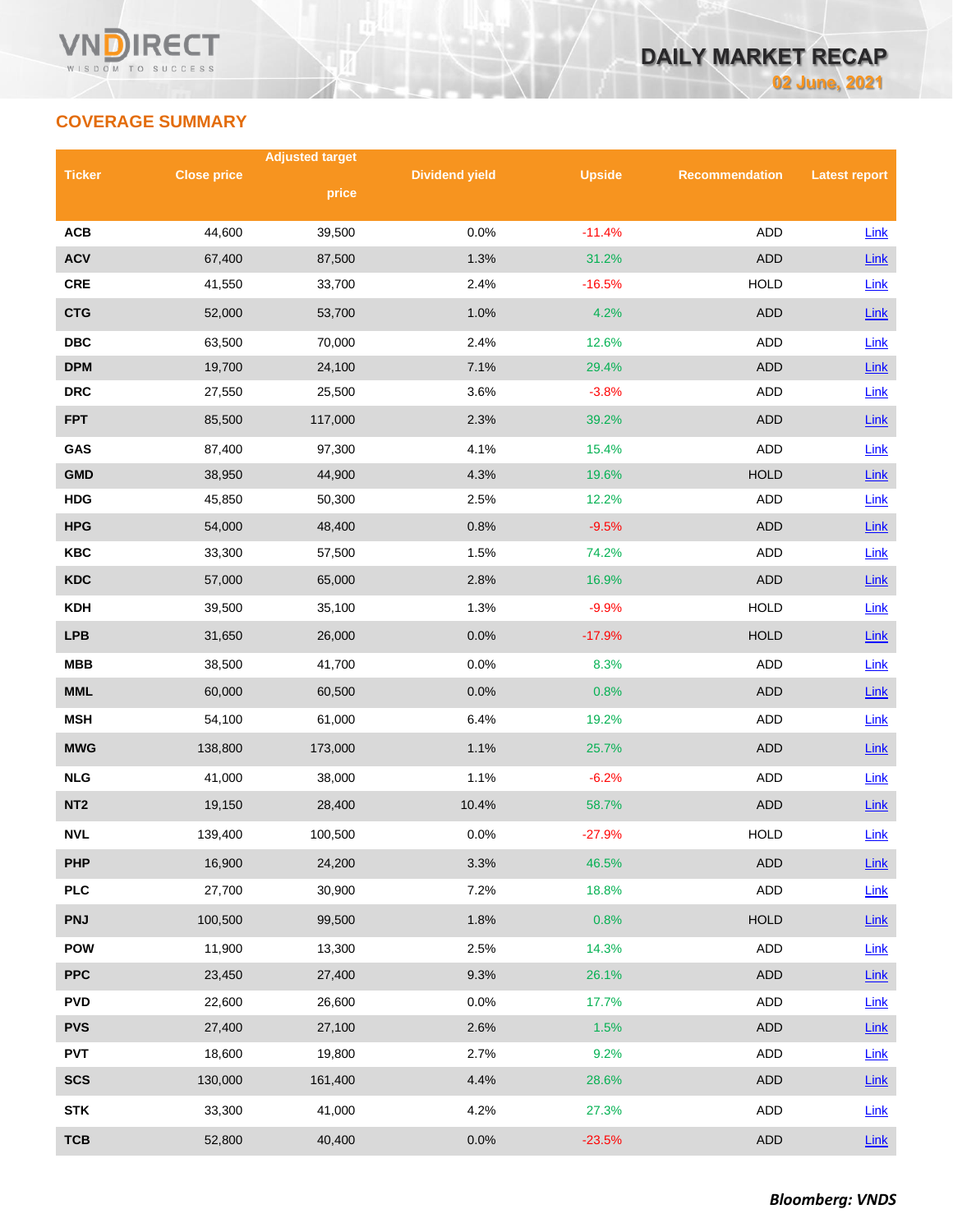

# **DAILY MARKET RECAP**

**02 June, 2021**

|               |                    | <b>Adjusted target</b> |                       |               |                       |                      |
|---------------|--------------------|------------------------|-----------------------|---------------|-----------------------|----------------------|
| <b>Ticker</b> | <b>Close price</b> |                        | <b>Dividend yield</b> | <b>Upside</b> | <b>Recommendation</b> | <b>Latest report</b> |
|               |                    | price                  |                       |               |                       |                      |
| <b>TCM</b>    | 85,900             | N/A                    | 1.1%                  | N/A           | N/A                   | Link                 |
| <b>VCB</b>    | 106,000            | 111,400                | 0.7%                  | 5.8%          | <b>ADD</b>            | $Link$               |
| <b>VHC</b>    | 38,950             | 50,000                 | 5.2%                  | 33.6%         | <b>ADD</b>            | Link                 |
| <b>VHM</b>    | 104,400            | 134,300                | 0.0%                  | 28.6%         | <b>ADD</b>            | $Link$               |
| <b>VIB</b>    | 72,000             | 45,300                 | 0.0%                  | $-37.1%$      | <b>HOLD</b>           | Link                 |
| <b>VJC</b>    | 106,600            | 143,100                | 0.0%                  | 34.2%         | <b>HOLD</b>           | <b>Link</b>          |
| <b>VNM</b>    | 89,400             | 110,000                | 4.3%                  | 27.3%         | ADD                   | Link                 |
| <b>VPB</b>    | 70,200             | 56,300                 | 0.0%                  | $-19.8%$      | <b>HOLD</b>           | $Link$               |
| <b>VRE</b>    | 30,100             | 38,000                 | 4.8%                  | 31.1%         | <b>ADD</b>            | Link                 |
| <b>VTP</b>    | 92,800             | 106,200                | 1.5%                  | 15.9%         | <b>ADD</b>            | Link                 |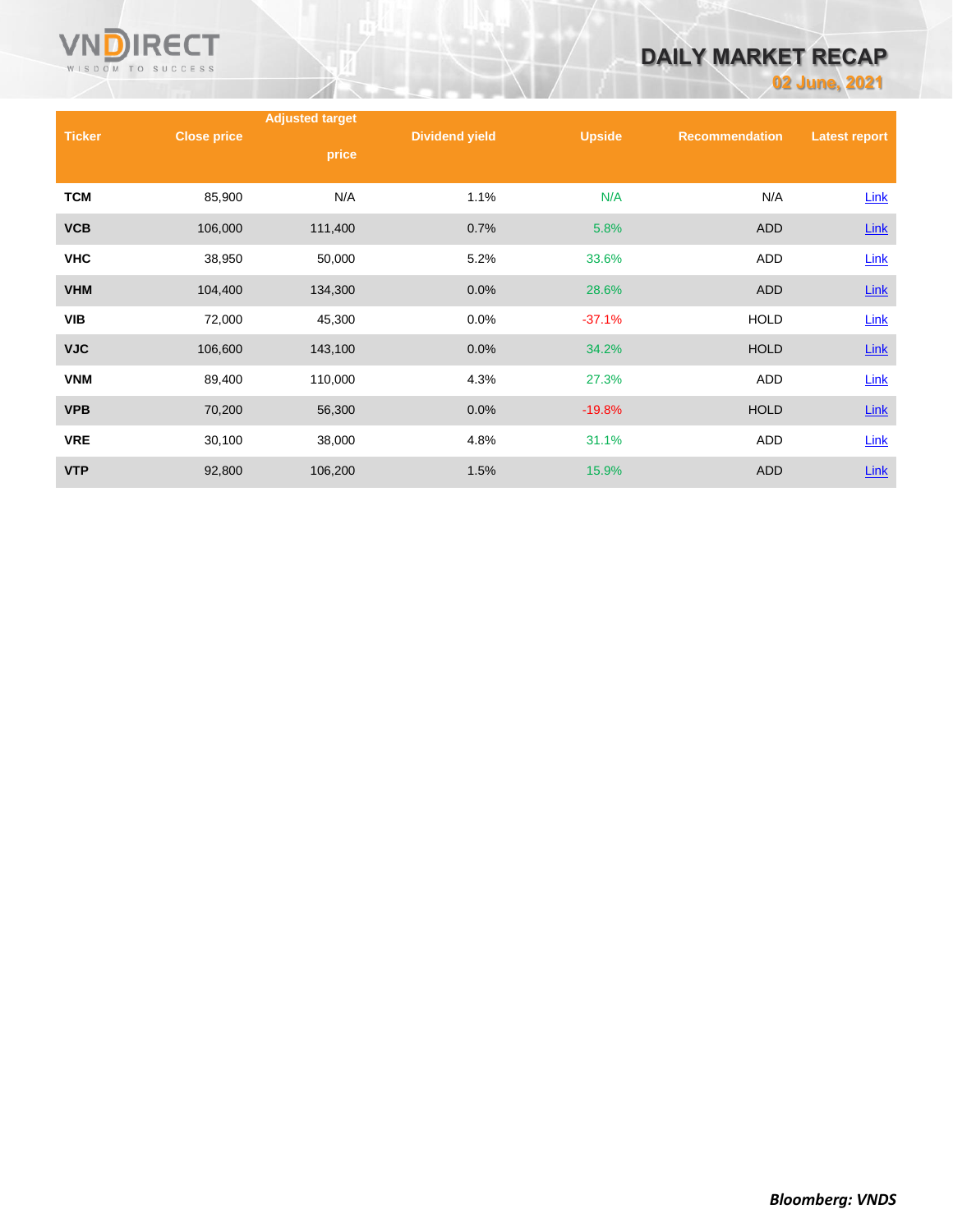### **MARKET MOVEMENTS**

WISDOM TO SUCCESS

ECT

|                    | <b>HOSE</b>  |       |      |               |              |  |  |  |  |  |  |
|--------------------|--------------|-------|------|---------------|--------------|--|--|--|--|--|--|
| <b>Top gainers</b> |              |       |      |               | <b>VND</b>   |  |  |  |  |  |  |
| <b>Ticker</b>      | Last         | Cha   | %chq | Vol.          | <b>Index</b> |  |  |  |  |  |  |
|                    | <b>Price</b> |       |      |               | impact       |  |  |  |  |  |  |
| <b>ITA</b>         | 7.490        | 490   |      | 7.00 18.28MLN | 0.124        |  |  |  |  |  |  |
| GIL                | 56,700       | 3,700 | 6.98 | 282,700       | 0.036        |  |  |  |  |  |  |
| <b>DTA</b>         | 9,200        | 600   | 6.98 | 31,400        | 0.003        |  |  |  |  |  |  |
| L10                | 18,400       | 1,200 | 6.98 | 100           | 0.003        |  |  |  |  |  |  |
| <b>SGR</b>         | 27,600       | 1,800 | 6.98 | 42,900        | 0.029        |  |  |  |  |  |  |

| <b>HOSE</b>                                     | <b>HNX</b>                             |  |  |  |  |
|-------------------------------------------------|----------------------------------------|--|--|--|--|
| <b>VND</b><br><b>Top gainers</b>                | <b>VND</b>                             |  |  |  |  |
| Vol.<br>$%$ chq<br>Index<br>Ticker<br>Last      | $%$ chq<br>Vol.<br><b>Index</b><br>Chg |  |  |  |  |
| <b>Price</b><br>impact                          | impact                                 |  |  |  |  |
| <b>HOM</b><br>7.00 18.28MLN<br>0.124<br>5,500   | 10.00<br>0.016<br>546.900<br>500       |  |  |  |  |
| <b>MDC</b><br>0.036<br>6.98<br>282,700<br>7,700 | 700<br>0.004<br>10.00<br>400           |  |  |  |  |
| QBS<br>6.98<br>0.003<br>3,300<br>31,400         | 0.022<br>300<br>1.33MLN<br>10.00       |  |  |  |  |
| QHD<br>0.003<br>6.98<br>42,900<br>100           | 0.026<br>3,900<br>10.00<br>1,900       |  |  |  |  |
| <b>GDW</b><br>6.98<br>0.029<br>42,900<br>23,200 | 0.004<br>200<br>2,100<br>9.95          |  |  |  |  |
|                                                 |                                        |  |  |  |  |

| <b>Top losers</b> |              |          |         |         | <b>VND</b> | Top losers |              |          |          |       | <b>VND</b>   |
|-------------------|--------------|----------|---------|---------|------------|------------|--------------|----------|----------|-------|--------------|
| <b>Ticker</b>     | Last         | Chg      | %cha    | Vol.    | Index      | Ticker     | Last         | Chg      | $%$ chq  | Vol.  | <b>Index</b> |
|                   | <b>Price</b> |          |         |         | impact     |            | <b>Price</b> |          |          |       | impact       |
| <b>AGM</b>        | 27,900       | $-2.100$ | $-7.00$ | 39,500  | $-0.010$   | KTT        | 8.100        | $-900$   | $-10.00$ | 6.400 | $-0.003$     |
| <b>TTE</b>        | 9,120        | $-680$   | $-6.94$ | 200     | $-0.005$   | <b>PMP</b> | 10,800       | $-1,200$ | $-10.00$ | 1,500 | $-0.001$     |
| <b>APH</b>        | 63,600       | $-4.700$ | $-6.88$ | 470.600 | $-0.247$   | PIC        | 10.100       | $-1.100$ | $-9.82$  | 5,700 | $-0.010$     |
| <b>LGC</b>        | 57.700       | $-4.200$ | $-6.79$ | 100     | $-0.219$   | <b>CAN</b> | 34,800       | $-3.700$ | $-9.61$  | 100   | $-0.012$     |
| <b>DAT</b>        | 22,200       | $-1.600$ | $-6.72$ | 2.400   | $-0.020$   | <b>BBS</b> | 11.400       | $-1.200$ | $-9.52$  | 900   | $-0.004$     |

| <b>Top index movers</b> |              |       |      |               |        |  |  |  |  |
|-------------------------|--------------|-------|------|---------------|--------|--|--|--|--|
| <b>Ticker</b>           | Last         | Cha   | %chq | Vol.          | Index  |  |  |  |  |
|                         | <b>Price</b> |       |      |               | impact |  |  |  |  |
| <b>VCB</b>              | 106,000      | 2,300 | 2.22 | 4.27MLN       | 2.302  |  |  |  |  |
| <b>GAS</b>              | 87,400       | 3,700 | 4.42 | 1.98MLN       | 1.911  |  |  |  |  |
| <b>ACB</b>              | 44.600       | 2.500 |      | 5.94 16.01MLN | 1.458  |  |  |  |  |
| <b>NVL</b>              | 139,400      | 3,600 | 2.65 | 2.98MLN       | 1.051  |  |  |  |  |
| <b>HVN</b>              | 27,400       | 1,750 | 6.82 | 1.60MLN       | 0.670  |  |  |  |  |

| <b>Top index laggers</b> |              |          |         |                  |              |  |  |  |  |  |
|--------------------------|--------------|----------|---------|------------------|--------------|--|--|--|--|--|
| <b>Ticker</b>            | Last         | Cha      | $%$ chq | Vol.             | <b>Index</b> |  |  |  |  |  |
|                          | <b>Price</b> |          |         |                  | impact       |  |  |  |  |  |
| VIC                      | 117,500      | $-2,500$ | $-2.08$ | 3.13MLN          | $-2.282$     |  |  |  |  |  |
| <b>HPG</b>               | 54.000       | $-1,500$ |         | -2.70 40.00MLN   | $-1.341$     |  |  |  |  |  |
| <b>BID</b>               | 47.400       | $-600$   | $-1.25$ | 6.04MLN          | $-0.651$     |  |  |  |  |  |
| <b>CTG</b>               | 52,000       | $-600$   |         | $-1.14$ 14.84MLN | $-0.603$     |  |  |  |  |  |
| <b>GVR</b>               | 27,850       | $-500$   | $-1.76$ | 5.02MLN          | $-0.540$     |  |  |  |  |  |

| <b>Top losers</b> |              |          |         |         | VND      | <b>Top losers</b> |              |          |          |       | VNDI     |
|-------------------|--------------|----------|---------|---------|----------|-------------------|--------------|----------|----------|-------|----------|
| Ticker            | Last         | Chg      | $%$ chq | Vol.    | Index    | Ticker            | Last         | Chg      | %chq     | Vol.  | Index    |
|                   | <b>Price</b> |          |         |         | impact   |                   | <b>Price</b> |          |          |       | impact   |
| AGM               | 27,900       | $-2.100$ | $-7.00$ | 39.500  | $-0.010$ | KTT               | 8,100        | $-900$   | $-10.00$ | 6.400 | $-0.003$ |
| TTE               | 9.120        | $-680$   | $-6.94$ | 200     | $-0.005$ | <b>PMP</b>        | 10.800       | $-1.200$ | $-10.00$ | 1.500 | $-0.001$ |
| APH               | 63,600       | $-4.700$ | $-6.88$ | 470.600 | $-0.247$ | <b>PIC</b>        | 10.100       | $-1.100$ | $-9.82$  | 5.700 | $-0.010$ |
| LGC               | 57.700       | $-4.200$ | $-6.79$ | 100     | $-0.219$ | CAN               | 34,800       | $-3,700$ | $-9.61$  | 100   | $-0.012$ |
| <b>DAT</b>        | 22.200       | $-1,600$ | $-6.72$ | 2,400   | $-0.020$ | <b>BBS</b>        | 11.400       | $-1.200$ | $-9.52$  | 900   | $-0.004$ |

|            | <b>Top index movers</b> |       |         |                | <b>VND</b>   | <b>VND</b><br><b>Top index movers</b> |              |       |         |                |        |
|------------|-------------------------|-------|---------|----------------|--------------|---------------------------------------|--------------|-------|---------|----------------|--------|
| Ticker     | Last                    | Chg   | $%$ chq | Vol.           | <b>Index</b> | Ticker                                | Last         | Chg   | $%$ chq | Vol.           | Index  |
|            | <b>Price</b>            |       |         |                | impact       |                                       | <b>Price</b> |       |         |                | impact |
| <b>VCB</b> | 106.000                 | 2.300 | 2.22    | 4.27MLN        | 2.302        | VND                                   | 55.700       | 5.000 | 9.86    | 6.74MLN        | 1.181  |
| <b>GAS</b> | 87.400                  | 3,700 | 4.42    | 1.98MLN        | 1.911        | <b>SHS</b>                            | 39,300       | 1,800 |         | 4.80 13.52MLN  | 0.507  |
| ACB        | 44.600                  | 2.500 |         | 5.94 16.01 MLN | 1.458        | <b>IDC</b>                            | 39.300       | 1.900 | 5.08    | 8.09MLN        | 0.448  |
| <b>NVL</b> | 139,400                 | 3,600 | 2.65    | 2.98MLN        | 1.051        | <b>PVS</b>                            | 27,400       | 1,000 |         | 3.79 21.47MLN  | 0.342  |
| <b>HVN</b> | 27,400                  | 1.750 | 6.82    | 1.60MLN        | 0.670        | <b>SHB</b>                            | 31,100       | 100   |         | 0.32 26.04 MLN | 0.220  |

| <b>Top index laggers</b> |              |          |         |                  | VND      |            | Top index laggers |          |         |                     |          |  |
|--------------------------|--------------|----------|---------|------------------|----------|------------|-------------------|----------|---------|---------------------|----------|--|
| Ticker                   | Last         | Chg      | $%$ chq | Vol.             | Index    | Ticker     | Last              | Chg      | $%$ chq | Vol.                | Index    |  |
|                          | <b>Price</b> |          |         |                  | impact   |            | <b>Price</b>      |          |         |                     | impact   |  |
| VIC                      | 117.500      | $-2.500$ | $-2.08$ | 3.13MLN          | $-2.282$ | <b>NVB</b> | 20,800            | $-500$   |         | $-2.35$ 10.31 MLN   | $-0.293$ |  |
| <b>HPG</b>               | 54,000       | $-1.500$ |         | $-2.70$ 40.00MLN | $-1.341$ | <b>BAB</b> | 30,100            | $-300$   | $-0.99$ | 314.000             | $-0.273$ |  |
| <b>BID</b>               | 47.400       | $-600$   | $-1.25$ | 6.04MLN          | $-0.651$ | PTI        | 28,200            | $-2.800$ | $-9.03$ | 18.800              | $-0.080$ |  |
| <b>CTG</b>               | 52,000       | $-600$   |         | $-1.14$ 14.84MLN | $-0.603$ | <b>TVB</b> | 16.200            | $-800$   | $-4.71$ | .17M <sub>l</sub> N | $-0.033$ |  |
| <b>GVR</b>               | 27,850       | $-500$   | $-1.76$ | 5.02MLN          | $-0.540$ | VC3        | 20,000            | $-300$   | $-1.48$ | 52.400              | $-0.026$ |  |

| Top liquidity |              |          |         |         | <b>VND</b> | <b>Top liquidity</b> |              |       |         |         | <b>VND</b> |
|---------------|--------------|----------|---------|---------|------------|----------------------|--------------|-------|---------|---------|------------|
| <b>Ticker</b> | Last         | Chg      | $%$ chq | Val.    | Index      | <b>Ticker</b>        | Last         | Chg   | $%$ chq | Val.    | Index      |
|               | <b>Price</b> |          |         | (VNDbn) | impact     |                      | <b>Price</b> |       |         | (VNDbn) | impact     |
| <b>HPG</b>    | 54.000       | $-1.500$ | $-2.70$ | 2.185   | $-1.341$   | <b>SHB</b>           | 31.100       | 100   | 0.32    | 796     | 0.220      |
| <b>VPB</b>    | 70.200       | 900      | 1.30    | 2,043   | 0.597      | <b>PVS</b>           | 27,400       | 1,000 | 3.79    | 581     | 0.342      |
| <b>STB</b>    | 32,200       | $-200$   | $-0.62$ | 1.639   | $-0.102$   | <b>SHS</b>           | 39,300       | 1.800 | 4.80    | 515     | 0.507      |
| <b>TCB</b>    | 52,800       | $-300$   | $-0.56$ | 1,291   | $-0.284$   | <b>VND</b>           | 55,700       | 5,000 | 9.86    | 361     | 1.181      |
| <b>LPB</b>    | 31,650       | 2,050    | 6.93    | 920     | 0.594      | <b>IDC</b>           | 39,300       | 1,900 | 5.08    | 309     | 0.448      |

*Source: Bloomberg*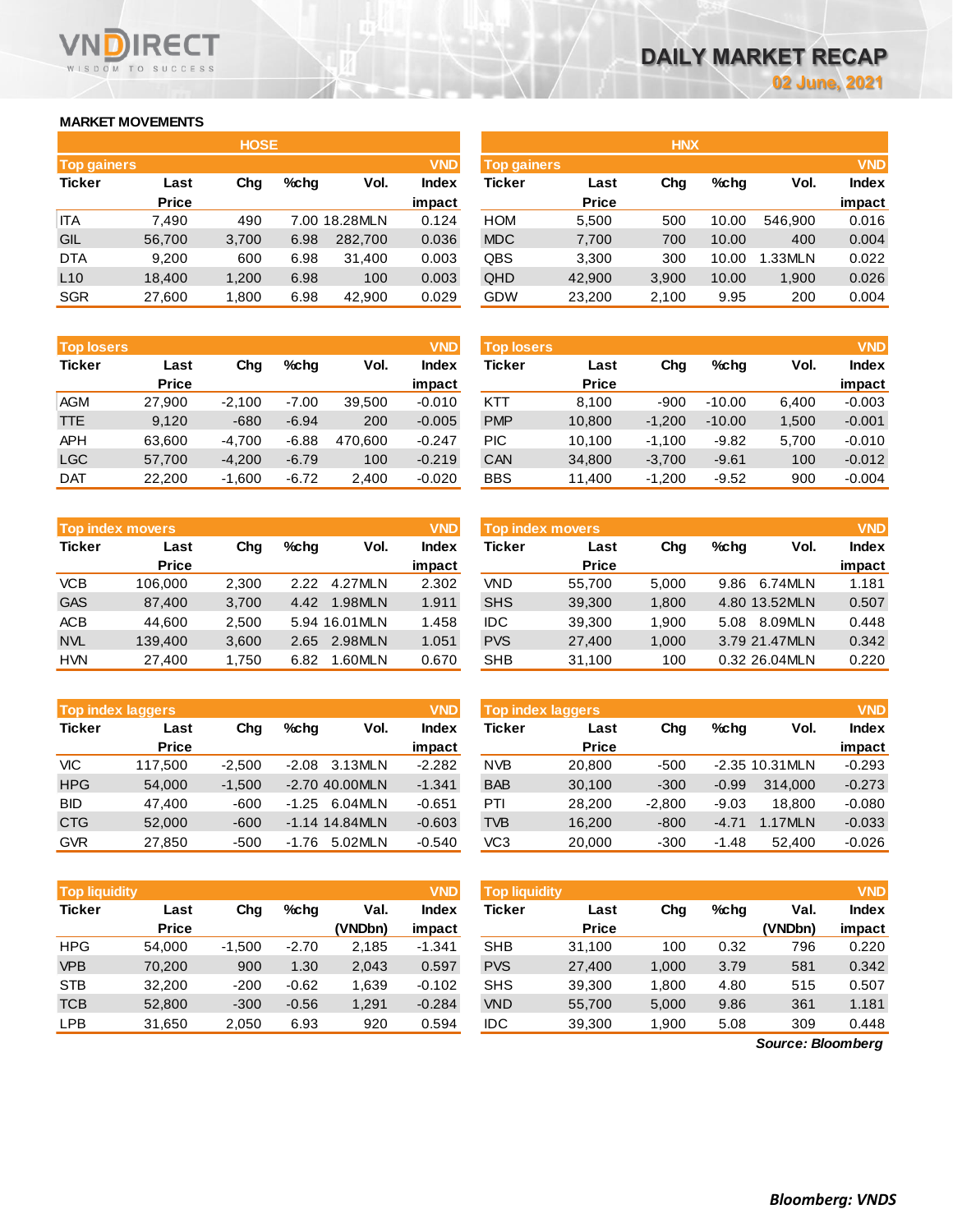

### **FOREIGN ACTIVITIES**

| <b>Volume (Mn'shs)</b> | <b>HOSE</b> | <b>HNX</b> | Value (VND'bn)        | <b>HOSE</b> | <b>HNX</b> |
|------------------------|-------------|------------|-----------------------|-------------|------------|
| <b>BUY</b>             | 27.7        |            | <b>BUY</b>            | 1,509.5     | 31.2       |
| % of market            | 3.5%        | 0.6%       | % of market           | 5.9%        | 0.7%       |
| <b>SELL</b>            | 46.8        | 2.7        | <b>SELL</b>           | 2,736.6     | 85.1       |
| % of market            | $6.0\%$     | 1.5%       | % of market           | 10.8%       | $1.9\%$    |
| <b>NET BUY (SELL)</b>  | (19.1)      | (1.6)      | <b>NET BUY (SELL)</b> | (1,227.1)   | (53.9)     |

*Source: HSX, HNX*

**Foreign net buy/sell (30 days) in VND'bn**



HOSE HNX

| <b>YTD ACCUMULATION</b> |             |            |                       |             |            |
|-------------------------|-------------|------------|-----------------------|-------------|------------|
| <b>Volume (MIn'shs)</b> | <b>HOSE</b> | <b>HNX</b> | Value (VND'bn)        | <b>HOSE</b> | <b>HNX</b> |
| <b>BUY</b>              | 3,156.9     | 113.3      | <b>BUY</b>            | 141,202.0   | 2,792.6    |
| % of market             | 4.7%        | 0.7%       | % of market           | 8.0%        | 1.6%       |
| <b>SELL</b>             | 4,036.9     | 150.5      | <b>SELL</b>           | 174,549.6   | 2,931.1    |
| % of market             | 6.0%        | 1.0%       | % of market           | 9.9%        | 1.7%       |
| <b>NET BUY (SELL)</b>   | (879.9)     | (37.2)     | <b>NET BUY (SELL)</b> | (33, 347.6) | (138.5)    |

*Source: HSX, HNX*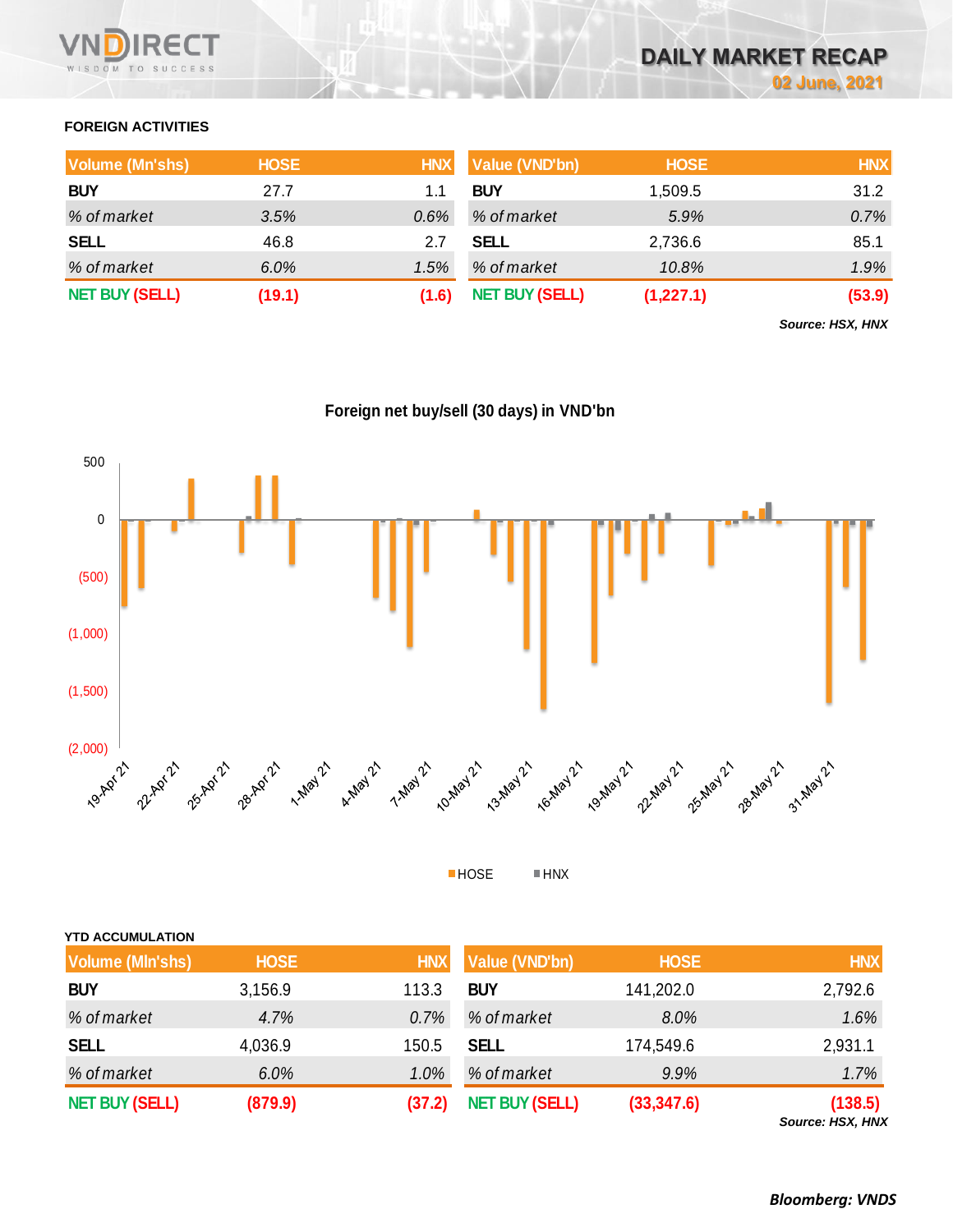### **FOREIGN ACTIVITIES**

WISDOM TO SUCCESS

RECT

|               |                               | <b>HOSE</b> |         |       |               | <b>HNX</b>                    |              |               |      |       |        |  |
|---------------|-------------------------------|-------------|---------|-------|---------------|-------------------------------|--------------|---------------|------|-------|--------|--|
|               | Top buy by foreigners (value) |             |         |       | <b>VND'bn</b> | Top buy by foreigners (value) |              | <b>VND'bn</b> |      |       |        |  |
| <b>Ticker</b> | Last                          | Chg         | %chg    | Value | Index         | <b>Ticker</b>                 | Last         | Chg           | %chg | Value | Index  |  |
|               | <b>Price</b>                  |             |         |       | impact        |                               | <b>Price</b> |               |      |       | impact |  |
| <b>FPT</b>    | 85,500                        | $-1,600$    | $-1.84$ | 203.5 | $-0.341$      | <b>PVS</b>                    | 27,400       | 1,000         | 3.79 | 11.5  | 0.000  |  |
| <b>NVL</b>    | 139,400                       | 3,600       | 2.65    | 156.6 | 1.051         | <b>VND</b>                    | 55,700       | 5,000         | 9.86 | 3.8   | 0.000  |  |
| <b>VCB</b>    | 106,000                       | 2,300       | 2.22    | 145.7 | 2.302         | VCS                           | 96,000       | 1,000         | 1.05 | 2.6   | 0.000  |  |
| <b>MBB</b>    | 38,500                        | 300         | 0.79    | 105.5 | 0.227         | <b>NSC</b>                    | 83,000       | 4,000         | 5.06 | 2.4   | 0.000  |  |
| <b>VIC</b>    | 117,500                       | $-2,500$    | $-2.08$ | 103.5 | $-2.282$      | <b>PAN</b>                    | 27,300       | 1,900         | 7.48 | 2.0   | 0.000  |  |

|               | Top sell by foreigners (value) |          |         |       | <b>VND'bn</b> | Top sell by foreigners (value) |              | <b>VND'bn</b> |      |       |        |
|---------------|--------------------------------|----------|---------|-------|---------------|--------------------------------|--------------|---------------|------|-------|--------|
| <b>Ticker</b> | Last                           | Chg      | %chg    | Value | Index         | Ticker                         | Last         | Chg           | %chg | Value | Index  |
|               | <b>Price</b>                   |          |         |       | impact        |                                | <b>Price</b> |               |      |       | impact |
| <b>HPG</b>    | 54,000                         | $-1,500$ | $-2.70$ | 985.3 | $-1.341$      | <b>PVS</b>                     | 27,400       | 1,000         | 3.79 | 33.5  | 0.000  |
| <b>VIC</b>    | 117,500                        | $-2,500$ | $-2.08$ | 282.8 | $-2.282$      | PAN                            | 27,300       | 1,900         | 7.48 | 17.2  | 0.000  |
| <b>NVL</b>    | 139,400                        | 3,600    | 2.65    | 230.1 | 1.051         | VCS                            | 96,000       | 1,000         | 1.05 | 14.7  | 0.000  |
| <b>FPT</b>    | 85,500                         | $-1,600$ | $-1.84$ | 203.7 | $-0.341$      | <b>VND</b>                     | 55,700       | 5,000         | 9.86 | 9.8   | 0.000  |
| <b>MBB</b>    | 38,500                         | 300      | 0.79    | 105.2 | 0.227         | <b>NSC</b>                     | 83,000       | 4,000         | 5.06 | 1.4   | 0.000  |

|               | Top net buy by foreigners (value) |        |         |       | <b>VND'bn</b> | Top net buy by foreigners (value) |              | <b>VND'bn</b> |         |       |        |
|---------------|-----------------------------------|--------|---------|-------|---------------|-----------------------------------|--------------|---------------|---------|-------|--------|
| <b>Ticker</b> | Last                              | Chg    | %chg    | Value | Index         | <b>Ticker</b>                     | Last         | Chg           | %chg    | Value | Index  |
|               | <b>Price</b>                      |        |         |       | impact        |                                   | <b>Price</b> |               |         |       | impact |
| <b>VCB</b>    | 106,000                           | 2,300  | 2.22    | 93.6  | 2.302         | THD                               | 200,000      | 400           | 0.20    | 1.7   | 0.000  |
| <b>BWE</b>    | 32,150                            | 1,250  | 4.05    | 41.2  | 0.063         | <b>SHB</b>                        | 31,100       | 100           | 0.32    | 1.2   | 0.000  |
| <b>OCB</b>    | 28,800                            | $-200$ | $-0.69$ | 39.2  | $-0.059$      | <b>NSC</b>                        | 83,000       | 4,000         | 5.06    | 1.0   | 0.000  |
| <b>VIX</b>    | 30,700                            | 300    | 0.99    | 27.9  | 0.010         | <b>PVC</b>                        | 11,100       | 400           | 3.74    | 0.9   | 0.000  |
| <b>NKG</b>    | 33,700                            | 150    | 0.45    | 24.3  | 0.007         | IDV                               | 68,900       | $-100$        | $-0.14$ | 0.5   | 0.000  |

|               | Top net sell by foreigners (value) |          |         |          | <b>VND'bn</b> | Top net sell by foreigners (value) |              | <b>VND'bn</b> |      |          |        |
|---------------|------------------------------------|----------|---------|----------|---------------|------------------------------------|--------------|---------------|------|----------|--------|
| <b>Ticker</b> | Last                               | Chg      | %chg    | Value    | Index         | <b>Ticker</b>                      | Last         | Chg           | %chg | Value    | Index  |
|               | <b>Price</b>                       |          |         |          | impact        |                                    | <b>Price</b> |               |      |          | impact |
| <b>HPG</b>    | 54,000                             | $-1,500$ | $-2.70$ | $-956.5$ | $-1.341$      | <b>PVS</b>                         | 27,400       | 1,000         | 3.79 | $-21.94$ | 0.000  |
| <b>VIC</b>    | 117,500                            | $-2,500$ | $-2.08$ | $-179.3$ | $-2.282$      | <b>PAN</b>                         | 27,300       | 1,900         | 7.48 | $-15.23$ | 0.000  |
| <b>NVL</b>    | 139,400                            | 3,600    | 2.65    | $-73.5$  | 1.051         | <b>VCS</b>                         | 96,000       | 1,000         | 1.05 | $-12.16$ | 0.000  |
| <b>VNM</b>    | 89,400                             | $-500$   | $-0.56$ | $-59.5$  | $-0.282$      | <b>VND</b>                         | 55,700       | 5,000         | 9.86 | $-6.08$  | 0.000  |
| <b>STB</b>    | 32,200                             | $-200$   | $-0.62$ | $-48.8$  | $-0.102$      | TIG                                | 15,500       | 400           | 2.65 | $-1.25$  | 0.000  |

*2-Jun-21*

*Source: Bloomberg, HOSE, HNX*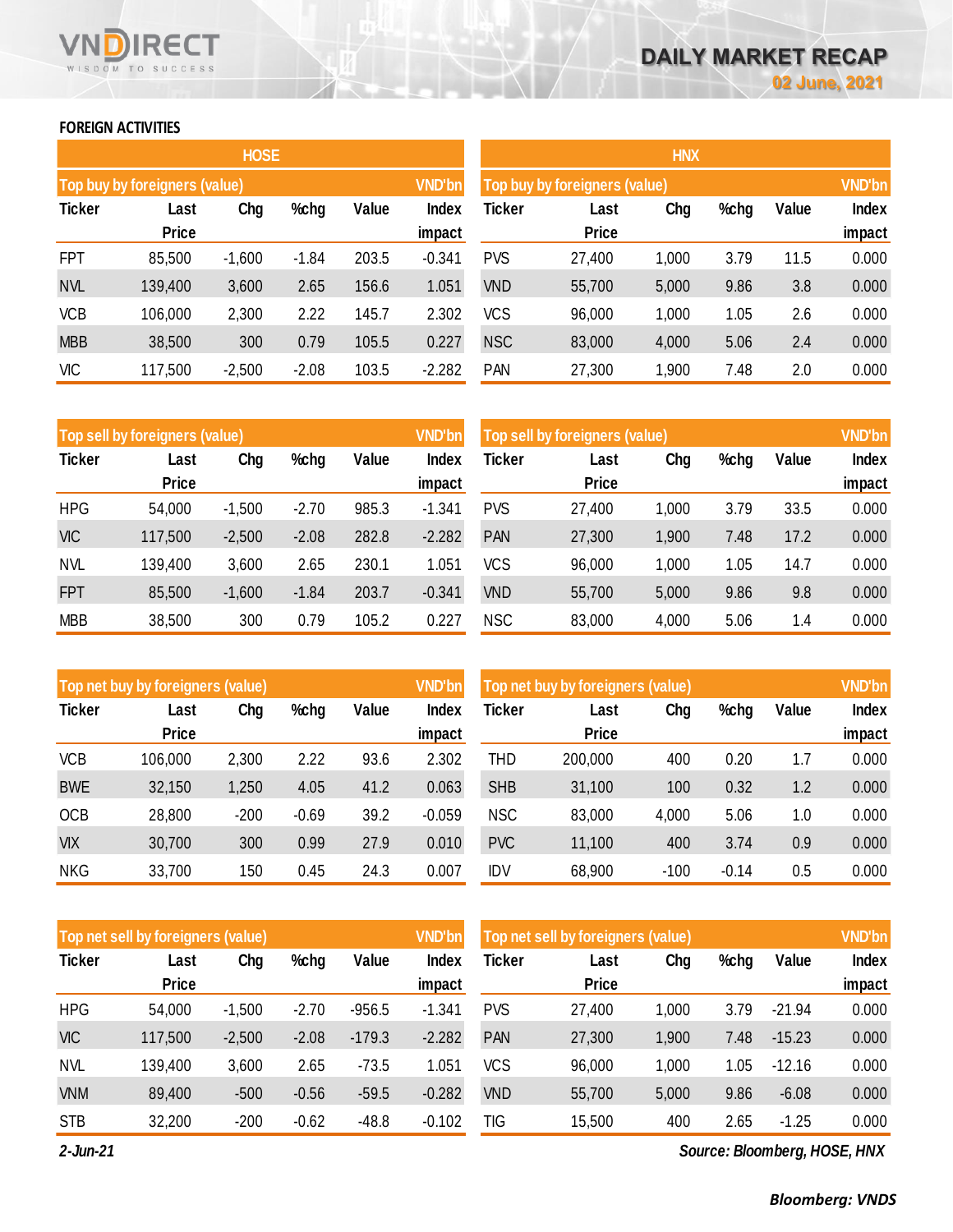**02 June, 2021**

### **TOP 60 MARKET CAP STOCKS SNAPSHOT ON HOSE**

T.

WISDOM TO SUCCESS

| No. Ticker             | <b>Price</b>      |                 | Price change (%) |                  |                | Mkt. Cap Outs. Vol. Float ratio |              |                    | Avail. Fil Ave. daily vol. | P/E                       | P/B          | <b>ROE</b>   | ROA        |
|------------------------|-------------------|-----------------|------------------|------------------|----------------|---------------------------------|--------------|--------------------|----------------------------|---------------------------|--------------|--------------|------------|
|                        | <b>VND</b>        | 1M              | 3M               | 6M               | <b>US\$mln</b> | <b>MIn'shs</b>                  | %            |                    | $% (30 days-shs)$          | $\boldsymbol{\mathsf{x}}$ | $\pmb{\chi}$ | $\%$         | $\%$       |
| 1 VIC VM               | 117,500           | $-10.3$         | 8.6              | 11.9             | 17,245         | 3,382                           | 23.2         | 22.4               | 2,073,123                  | 54.0                      | 4.9          | 9.0          | 1.7        |
| 2 VCB VM               | 106,000           | 6.0             | 6.7              | 13.4             | 17,058         | 3,709                           | 25.2         | 6.7                | 2,128,683                  | 18.6                      | 3.9          | 22.8         | 1.7        |
| 3 VHM VM               | 104,400           | 5.1             | 1.6              | 22.5             | 14,901         | 3,290                           | 23.4         | 26.4               | 5,116,384                  | 13.3                      | 3.8          | 33.6         | 12.6       |
| 4 HPG VM               | 54,000            | 25.5            | 56.1             | 106.5            | 10,480         | 4,473                           | 54.0         | 20.2               | 37,406,500                 | 13.3                      | 3.7          | 31.3         | 14.7       |
| 5 CTG VM<br>6 BID VM   | 52,000<br>47,400  | 27.5<br>15.6    | 36.8<br>7.6      | 54.1<br>14.2     | 8,401          | 3,723                           | 35.5<br>19.0 | 4.7                | 18,290,890                 | 10.9                      | 2.1<br>2.4   | 20.9<br>10.6 | 1.4<br>0.5 |
| 7 VNM VM               | 89,400            | $-4.4$          | $-14.8$          | $-18.0$          | 8,272<br>8,107 | 4,022<br>2,090                  | 35.2         | 13.3<br>45.1       | 4,143,707<br>4,328,327     | 23.1<br>19.1              | 6.0          | 31.9         | 22.5       |
| 8 TCB VM               | 52,800            | 28.8            | 31.0             | 110.4            | 8,030          | 3,505                           | 69.9         | <b>N/A</b>         | 16,365,570                 | 13.0                      | 2.4          | 20.0         | 3.3        |
| 9 VPB VM               | 70,200            | 20.0            | 72.3             | 153.4            | 7,477          | 2,455                           | 70.0         | <b>N/A</b>         | 29,291,400                 | 15.2                      | 3.1          | 22.5         | 2.7        |
| 10 GAS VM              | 87,400            | 4.7             | $-4.0$           | 4.0              | 7,258          | 1,914                           | 4.2          | 46.6               | 774,340                    | 22.2                      | 3.3          | 14.9         | 11.3       |
| 11 NVL VM              | 139,400           | 6.1             | 75.8             | 133.0            | 6,543          | 1,082                           | 30.1         | 30.5               | 2,166,310                  | 33.3                      | 4.7          | 15.3         | 3.4        |
| 12 MSN VM              | 105,700           | 7.9             | 16.3             | 27.0             | 5,387          | 1,175                           | 38.4         | 67.1               | 2,712,427                  | 82.5                      | 7.7          | 5.1          | 1.4        |
| 13 GVR VM              | 27,850            | 8.2             | $-6.9$           | 48.1             | 4,834          | 4,000                           | 100.0        | 12.4               | 3,925,267                  | 25.5                      | 2.3          | 9.2          | 5.6        |
| 14 MBB VM              | 38,500            | 26.9            | 37.0             | 82.0             | 4,675          | 2,799                           | 65.8         | 0.5                | 21,421,190                 | 10.7                      | 2.1          | 21.6         | 2.2        |
| 15 SAB VM              | 152,000           | $-9.0$          | $-18.0$          | $-22.8$          | 4,229          | 641                             | 10.4         | 37.1               | 195,047                    | 20.1                      | 4.9          | 26.7         | 19.3       |
| 16 ACB VM              | 44,600            | 28.7            | 35.2             | <b>N/A</b>       | 4,183          | 2,162                           | 79.9         | <b>N/A</b>         | 9,540,487                  | 11.2                      | 2.5          | 25.6         | 2.1        |
| 17 VIB VM              | 72,000            | 29.5            | 65.1             | 128.2            | 3,466          | 1,109                           | 67.5         | 0.0                | 1,193,927                  | 15.3                      | 4.1          | 31.1         | 2.3        |
| 18 FPT VM              | 85,500            | 21.5            | 26.2             | 76.8             | 3,367          | 907                             | 77.7         | <b>N/A</b>         | 2,854,899                  | 20.8                      | 4.6          | 23.6         | 9.4        |
| 19 PLX VM              | 55,200            | 9.7             | $-5.8$           | 8.4              | 2,979          | 1,244                           | 8.6          | 3.7                | 2,272,953                  | 18.9                      | 2.9          | 16.8         | 5.9        |
| 20 VRE VM              | 30,100            | $-5.9$          | $-13.3$          | 5.6              | 2,968          | 2,272                           | 31.2         | 19.2               | 6,953,230                  | 25.6                      | 2.3          | 9.3          | 7.0        |
| 21 MWG VM              | 138,800           | $-1.5$          | 2.2              | 21.8             | 2,863          | 475                             | 79.9         | <b>N/A</b><br>18.2 | 1,076,073<br>44,623,520    | 15.3                      | 3.8<br>2.0   | 27.2<br>9.4  | 9.5        |
| 22 STB VM<br>23 VJC VM | 32,200<br>106,600 | 34.7<br>$-14.7$ | 68.1<br>$-22.6$  | 109.1<br>$-10.8$ | 2,520<br>2,505 | 1,804<br>542                    | 96.4<br>51.0 | 11.4               | 505,797                    | 21.5<br>47.3              | 3.8          | 8.3          | 0.6<br>2.5 |
| 24 HDB VM              | 34,000            | 24.8            | 27.3             | 54.2             | 2,351          | 1,594                           | 66.8         | 4.1                | 6,691,360                  | 11.0                      | 2.2          | 22.3         | 1.8        |
| 25 BCM VM              | 52,000            | $-7.1$          | $-10.2$          | 29.0             | 2,335          | 1,035                           | 100.0        | 47.0               | 42,530                     | 25.4                      | 3.3          | 13.7         | 4.7        |
| 26 SSB VM              | 41,500            | 54.6            | <b>N/A</b>       | <b>N/A</b>       | 2,177          | 1,209                           | 100.0        | <b>N/A</b>         | 1,859,707                  | 28.9                      | 3.5          | 12.6         | 1.0        |
| 27 TPB VM              | 37,200            | 35.8            | 25.0             | 69.9             | 1,730          | 1,072                           | 56.0         | 0.2                | 6,289,454                  | 9.8                       | 2.1          | 24.1         | 2.0        |
| 28 BVHVM               | 53,600            | $-6.5$          | $-13.3$          | $-3.9$           | 1,726          | 742                             | 31.9         | 21.6               | 849,260                    | 21.0                      | 1.9          | 9.5          | 1.4        |
| 29 HVN VM              | 27,400            | $-5.5$          | $-12.5$          | 4.6              | 1,686          | 1,418                           | 3.9          | 20.8               | 805,847                    | <b>N/A</b>                |              | 27.0 - 155.4 | $-20.1$    |
| 30 EIB VM              | 31,150            | 13.5            | 65.7             | 81.1             | 1,662          | 1,229                           | 94.0         | 0.2                | 1,277,253                  | 43.7                      | 2.3          | 5.3          | 0.6        |
| 31 PDR VM              | 77,100            | 9.8             | 46.9             | 131.6            | 1,628          | 487                             | 37.4         | 46.2               | 3,807,609                  | 28.6                      | 7.0          | 28.0         | 8.5        |
| 32 LPB VM              | 31,650            | 47.2            | 96.6             | 174.1            | 1,476          | 1,075                           | 87.5         | 0.9                | 19,117,460                 | 15.1                      | 2.3          | 16.0         | 1.0        |
| 33 MSB VM              | 27,700            | 27.6            | 46.2             | <b>N/A</b>       | 1,391          | 1,157                           | 99.2         | 0.6                | 8,584,163                  | 11.3                      | 1.8          | N/A          | <b>N/A</b> |
| 34 OCB VM              | 28,800            | 22.6            | 36.5             | <b>N/A</b>       | 1,369          | 1,096                           | 77.4         | 1.2                | 4,634,924                  | <b>N/A</b>                | 1.7          | N/A          | <b>N/A</b> |
| 35 SSIVM               | 46,000            | 41.1            | 31.2             | 133.5            | 1,289          | 646                             | 85.7         | 53.7               | 14,145,500                 | 16.6                      | 2.6          | 16.2         | 5.1        |
| 36 POW VM              | 11,900            | $-3.3$          | $-8.1$           | 10.2             | 1,209          | 2,342                           | 87.9         | 45.8               | 11,353,960                 | 11.5                      | 1.0          | 8.6          | 4.2        |
| 37 PNJ VM<br>38 KDH VM | 100,500           | 2.6             | 19.6             | 30.5<br>47.1     | 991<br>958     | 227                             | 80.5         | 0.0                | 566,533<br>4,990,467       | 20.2                      | 4.0          | 21.0<br>14.9 | 14.2       |
| 39 VCG VM              | 39,500<br>46,400  | 12.4<br>$-3.1$  | 20.4<br>$-3.5$   | <b>N/A</b>       | 889            | 559<br>442                      | 84.9<br>42.2 | 18.3<br>48.0       | 250,313                    | 18.5<br>10.6              | 2.6<br>2.8   | 27.7         | 8.9<br>9.6 |
| 40 HSG VM              | 43,300            | 36.4            | 55.2             | 141.2            | 835            | 445                             | 68.4         | 40.8               | 13,859,960                 | 8.0                       | 2.4          | 35.0         | 12.5       |
| 41 REE VM              | 56,000            | 4.5             | $-1.6$           | 15.9             | 751            | 309                             | 55.3         | 0.0                | 686,070                    | 9.7                       | $1.5$        | 16.3         | 8.8        |
| 42 KBC VM              | 33,300            | $-11.1$         | $-15.2$          | 112.8            | 679            | 470                             | 65.0         | 29.2               | 5,295,437                  | 20.3                      | 1.5          | 7.8          | 3.5        |
| 43 BHN VM              | 62,500            | $-6.7$          | $-14.1$          | $-10.8$          | 629            | 232                             | 0.9          | 31.6               | 2,840                      | 18.5                      | 3.2          | 17.5         | 11.8       |
| 44 DXG VM              | 27,550            | 17.5            | 19.3             | 90.7             | 620            | 518                             | 82.2         | 15.8               | 9,347,247                  | <b>N/A</b>                | 2.1          | $-0.5$       | $-0.1$     |
| 45 VGC VM              | 29,800            | $-17.7$         | $-19.5$          | 13.1             | 580            | 448                             | 10.8         | 42.8               | 305,713                    | 18.6                      | 2.0          | 10.9         | 3.4        |
| 46 VCIVM               | 79,700            | 28.3            | 46.2             | 80.5             | 576            | 167                             | 64.3         | 78.3               | 1,969,740                  | 14.0                      | 2.7          | 22.1         | 11.4       |
| 47 KDC VM              | 57,000            | 11.3            | 16.6             | 59.2             | 566            | 229                             | 54.5         | 74.6               | 1,229,543                  | 42.4                      | 2.2          | 4.9          | 2.3        |
| 48 GEX VM              | 26,100            | $-1.9$          | 14.7             | 26.4             | 553            | 488                             | 63.1         | 36.3               | 4,860,834                  | 12.4                      | 1.8          | 14.8         | 3.8        |
| 49 DHG VM              | 95,000            | $-4.8$          | $-5.5$           | $-8.2$           | 539            | 131                             | 5.2          | 45.5               | 20,837                     | 16.8                      | 3.3          | 20.2         | 17.2       |
| 50 APH VM              | 63,600            | 18.7            | 26.1             | $-6.9$           | 538            | 195                             | 95.9         | 68.1               | 1,708,047                  | 118.9                     | 4.1          | 4.5          | 0.9        |
| 51 SBT VM              | 19,900            | $-0.5$          | $-13.1$          | 4.7              | 533            | 617                             | 25.3         | 91.5               | 2,558,703                  | 17.6                      | 1.5          | 8.7          | 3.6        |
| 52 DGC VM              | 71,700            | 18.1            | 27.8             | 68.3             | 532            | 171                             | 62.1         | 52.1               | 1,076,969                  | 13.0                      | 3.0          | 24.6         | 18.3       |
| 53 HCM VM              | 39,800            | 29.6            | 28.4             | 61.1             | 527            | 305                             | 39.8         | 1.1                | 5,157,907                  | 16.2                      | 2.5          | 16.4         | 7.1        |
| 54 HNG VM              | 10,950            | $-4.8$          | $-6.0$           | $-21.2$          | 527            | 1,109                           | 40.6         | 48.8               | 8,580,620                  | 466.4                     | 1.4          | 0.3          | 0.1        |
| 55 GMD VM<br>56 NLG VM | 38,950            | 13.9<br>12.9    | 14.6<br>14.2     | 32.3<br>39.0     | 509<br>507     | 301<br>285                      | 80.5         | 8.9                | 2,773,797                  | 31.3                      | 1.9<br>1.8   | 6.2<br>17.4  | 4.0        |
| 57 LGC VM              | 41,000<br>57,700  | $-8.1$          | $-22.4$          | $-11.9$          | 483            | 193                             | 53.3<br>0.2  | 4.2<br>4.0         | 3,231,860<br>190           | 10.2<br>32.7              | 3.5          | 10.9         | 7.1<br>2.9 |
| 58 DIG VM              | 31,600            | 18.1            | $7.3$            | 44.5             | 480            | 350                             | 36.0         | 46.4               | 4,791,580                  | 14.5                      | 2.3          | 17.2         | 7.5        |
|                        |                   |                 |                  |                  |                |                                 |              |                    |                            |                           |              |              |            |
| 59 HPX VM              | 38,000            | 12.8            | 3.5              | 37.2             | 436            | 264                             | 33.7         | 35.0               | 905,130                    | 93.1                      | 3.1          | 3.4          | 1.6        |